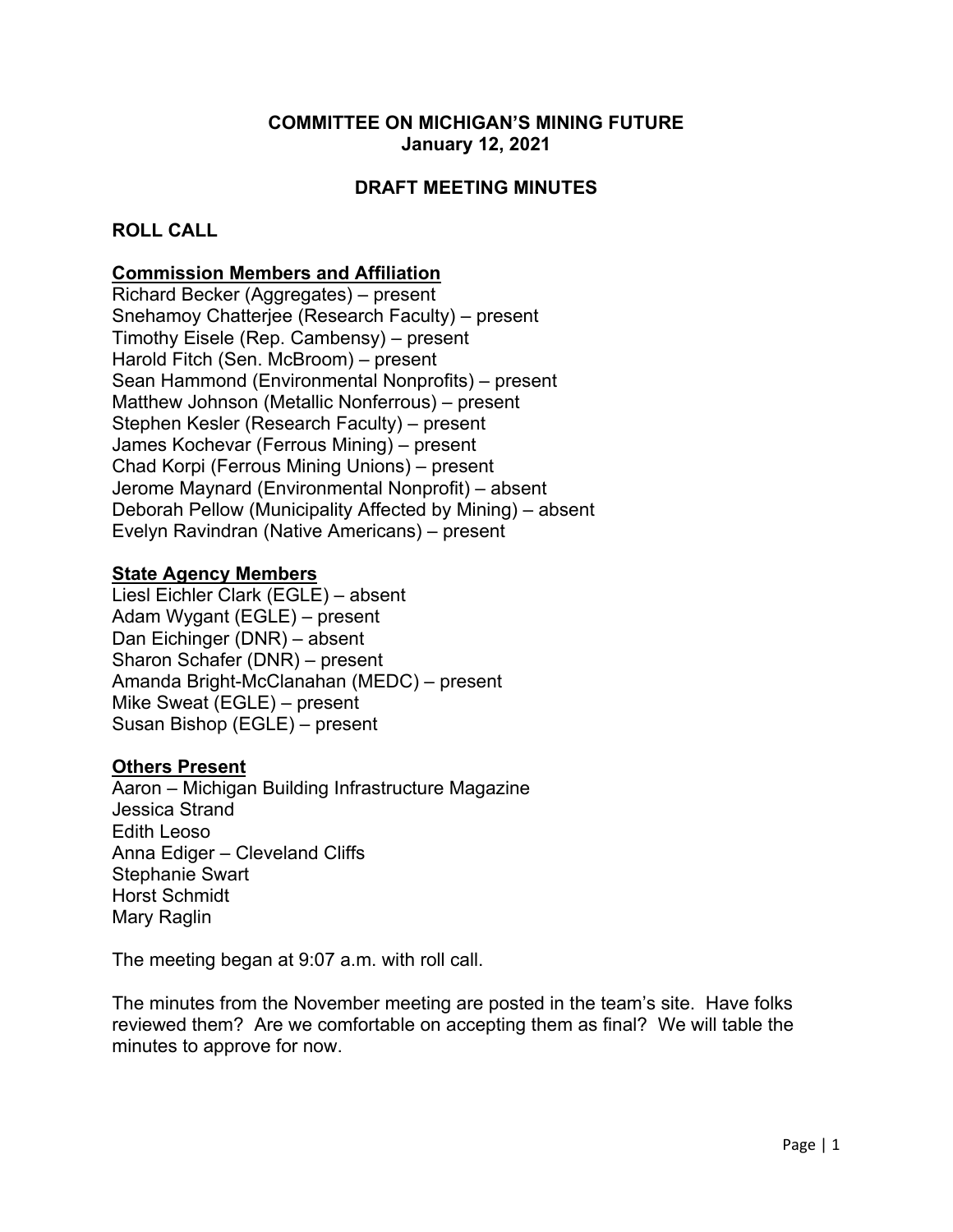Mike Sweat will begin knitting the report structure together. He will be retiring at the end of May. It is the hope to get the drafting and organizing done before them. We discussed the report in more detail and follow the template through the document. We are not yet there with capturing the overlap. We can talk about the mission statement, and list each subcommittee in the reports.

The Research and Mineral Mapping subcommittee decided to work on different areas each month. I would like a draft of all the reports by April. This gives us time to review and edit the report. Mike would be available through October to help with the report. Does the group have additional information for the report? Each subcommittee could have their own chapter or section. Mike will work on the introductory section and have it ready in a couple weeks. Do we want sections with each subcommittee? We could start by putting members of each subcommittee in this section. The "how" is our recommendation. What do we recommend the state does?

The report structure could be topic, background, option, and recommendations. The solutions will be for the legislators and they may need to decide what needs to be done. The executive summary is the key. We need something digestible for the legislature. We should highlight who is asking for help, and this would be a better sell by showing this. We can figure this out at the end of the day to make sure it's cohesive to the reader. We have same subtopics with different subcommittees. Will there be figures or graphs? Will they be entertaining for formal? We would like an attractive cover. If we have illustrations, they would be useful if they are informative. Matt Johnson has a graphic artist that could help with the front and back covers.

In the opening comments, we might have descriptions of the mining industries in Michigan. How is this information available on mineral production? This would be a good starting point. Mike Sweat will look into market value. We can give a range of how prices have fluctuated. MOGA did an economic impact study around 2016; I'm sure Cliffs could do the same. There are other sources out there. Adam and Mike would draft this section as ask for help as needed.

Doug Needham has not done an economic study, and they did not plan on doing this. It is tough to get mineral numbers. Matt Johnson will be doing one soon to see the impact and prepare for closure of the Eagle Mine. USGS reports are good but they lump some things together. In the case of Aggregates of Michigan, there might be data from other states. If you know different companies, you can look at their budgets without being specific.

Reclamation should also be looked at. Mining goes further when minerals are being extracted. It is the value of land after land. In the aggregate industry, land has more value. This can be another section or chapter in the report. How do we get there? There is good duplication between subcommittees. We should put in an education recommendation. How do we see these topics supporting each other? We need to acknowledge how regulators, and mining industries do this. Competing interests will increase. Adam and Mike can talk about reclamation and post mine use.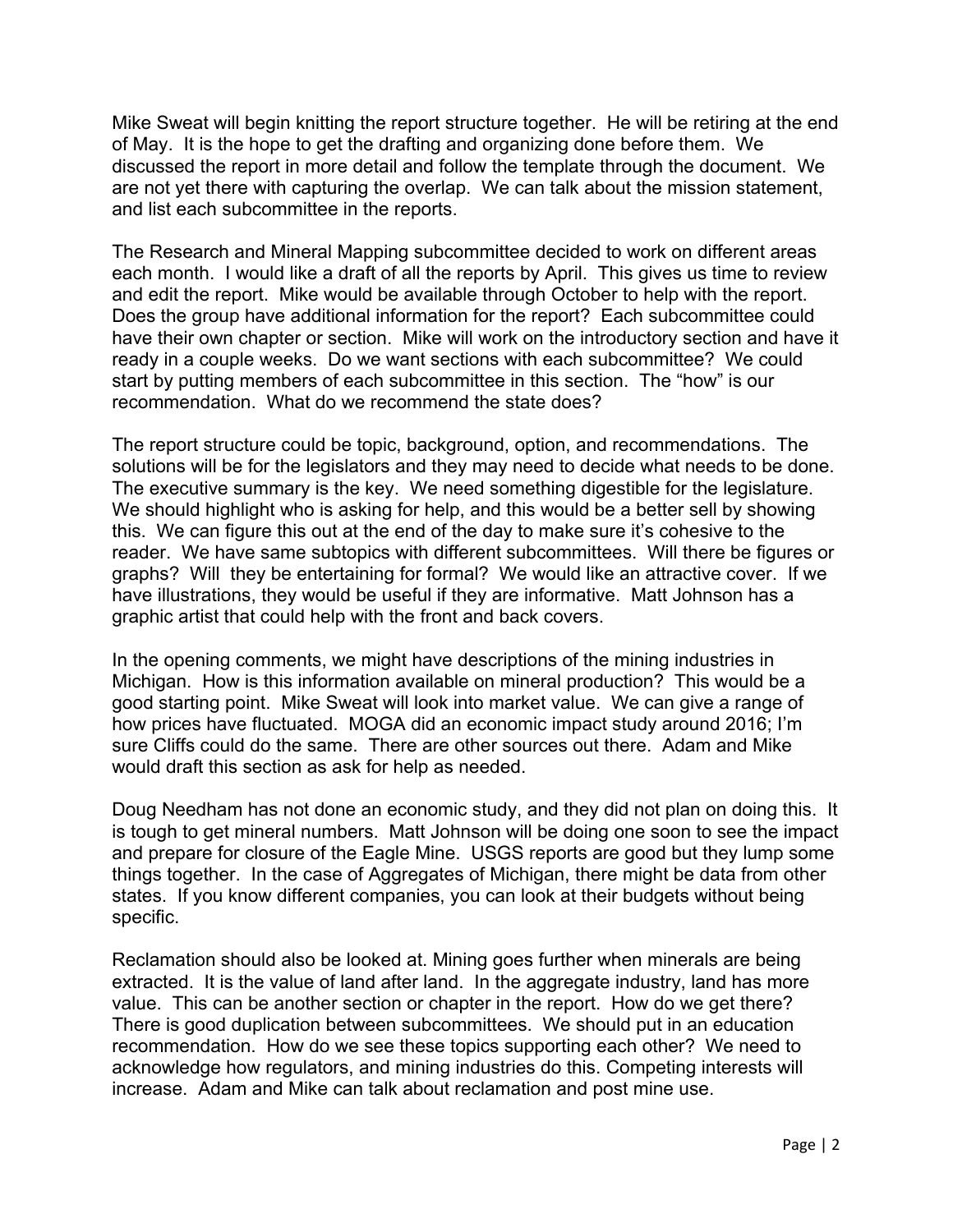We could have a section talking about competing interest or usable land. We would like to see more treaties involved. We could have a section on Native American communities not just having treaty rights, but other rights granted for water and air and engaging them.

The opening section should have some meat, so people have a good understanding what this committee does. People don't understand land ownership. Land use and availability of minders could be a subject. The importance of the committee is to see what this community looks like. We could include a simple statement of who owns land at the beginning section.

# Tim Eisele – Research and Mineral Mapping

We went through what was written. How do we map materials? Do we determine what's present and how to use it? We need ideas where money will come from that is realistic. We should be in a position to take government funding. There is the concept of dealing with mining waste and what's left behind. Do we need a section at the beginning on modern mining? Reclamation is important and necessary. We could include a brief review of body of regulations. People think of legacy activities when they think of mining.

# Jim Kochevar – Mining Methods, Environment, and Reclamation

We have had good conversations regarding reclamation. The outline is solid. We really haven't advanced past the outline. We need a different staring point for the February meeting. We need to put context together to get to the subcommittee for review.

# Matt Johnson – Social, Economic, and Labor Opportunities

We looked at topic areas and added more detail. We assigned topics to each member and will schedule monthly meetings for February 4, March 4, April 8, and May 13. At each meeting, we will attach more detail. The economic and social impact is done by Amanda. Information that is collected should be written in way it's educating the communities and public. There were recommendations to educate and inform and look at our program for GIS and sustainability practices.

We weren't sure what direction to take with item 5, property tax vs. severance taxes. We can educate on permitting and tax process per industry. We don't really have an ore body tax. Mineral reserves are not taxed. What is the value of an ore body before you tax it? There was a new severance tax created for Eagle Mine. The mining company would pay taxes before they get the revenue. We don't have a recommendation for this. Permitting tax reserves was tired more to the mapping piece. You can find reserves in mapping and you can find land that is not in a wetland. This ties in more with mapping. Permitting correct reserves is being considered in the regulatory Policy Subcommittee.

Item 6 was reassigned to us – sensitivity from regulators, elected officials and community towards mining. Recommendations were promote responsible mining,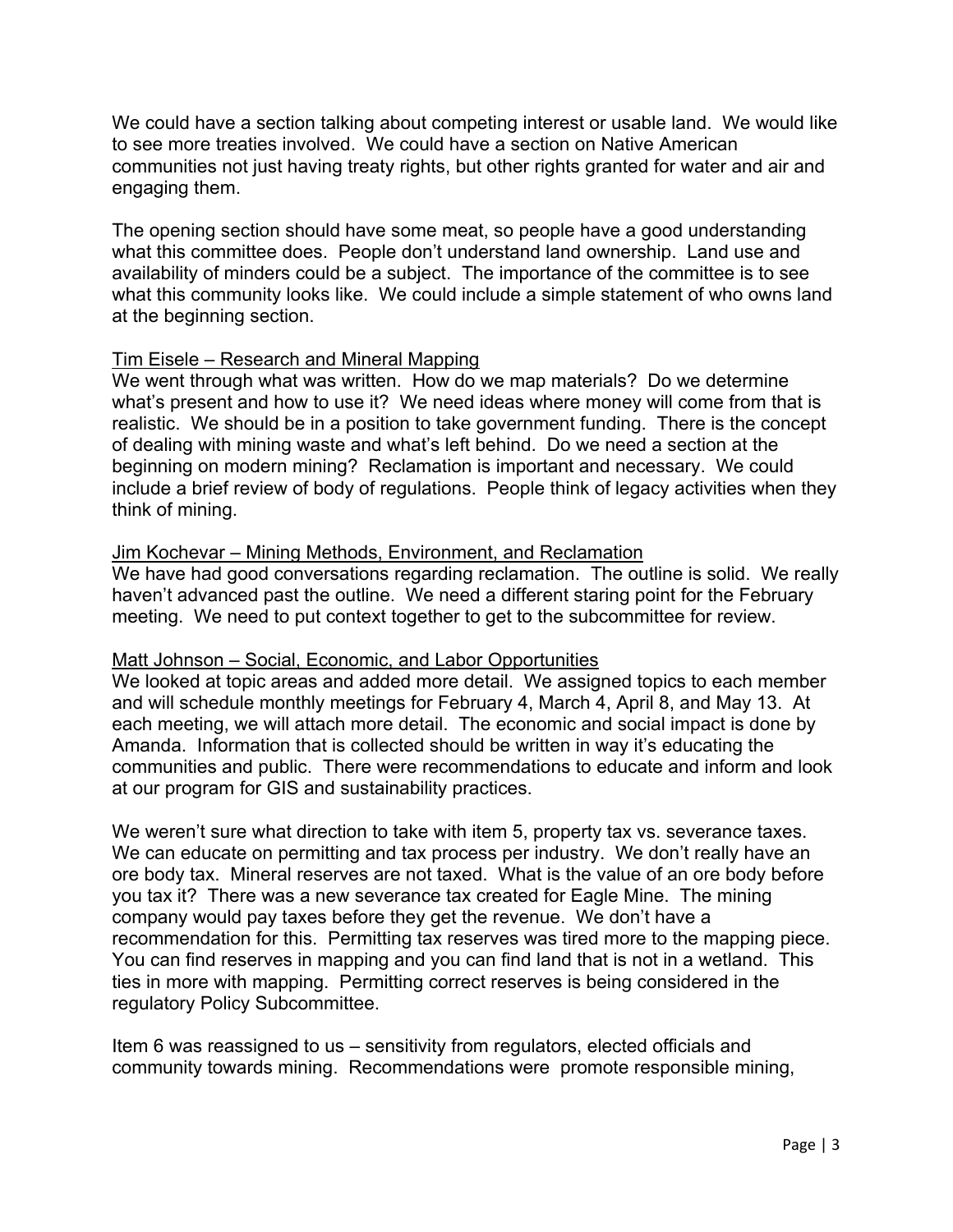define responsible mining, and identify the best proactive opportunists for future mining in Michigan.

When we talk about property taxes, it is based on the value of the property. I don't remember paying taxes on ore bodies but on land. We need to use standard terminology in the report. Michigan has a standard way it defines it. Taxation of ore bodies aren't worth anything before it's mined. It cost money to build a structure to use for mining.

If explorationists find anything, the first thing thy crow about is what they've found. The value is a guess, because you don't know the prices. Are previous mines with minerals being taxed? No. How do you tax idle mines if they aren't officially closed? Part 631 has provisions for ferrous mineral mining. The severance tax replaces property tax when you're not mining.

#### Hal Fitch – Regulatory Policy subcommittee

We held meetings in November and December. Each person will write full version of the report. WE had two sections: regulatory impacts, and mining inspectors. WE should have a draft to the full committee by the February meeting. There is flexibility for mining to share inspectors through counties. Some leases are recorded in the county register of Deeds. Title searches are expensive. Oil companies try to find this information more easily. We don't have to record mineral transactions in Michigan. We should recommend Michigan has to be a recording state. We could keep a record of what is known and the current regulations. It would be a lot easier if they were required to record it. Individual searches are complex and being a non-recording state makes it harder.

If we requested Michigan become a recording state, it would help more than mining. If you purchase land, mineral companies won't guarantee mineral rights since it's not recorded. Some counties have records online, and some don't. Some want to charge to get this information. Government minerals is another option. Some acts are passive if companies don't take action.

New/old topics – none

#### Public Comment

Horst Schmidt – Mining is a one-time deal affecting land, water, and air. Once the damage is done, who bears the cost, the landowner or company? After timber is done, you can reuse the land. You create underground cancels when you're mining, and it picks up chemicals off rock bodies and then you have acid mining contaminants. You should consider preempting in mining and tell legislators.

Social contract is a problem. The idea is it's a one-way contract and once they have it, the community is locked in. the community needs input afterwards.